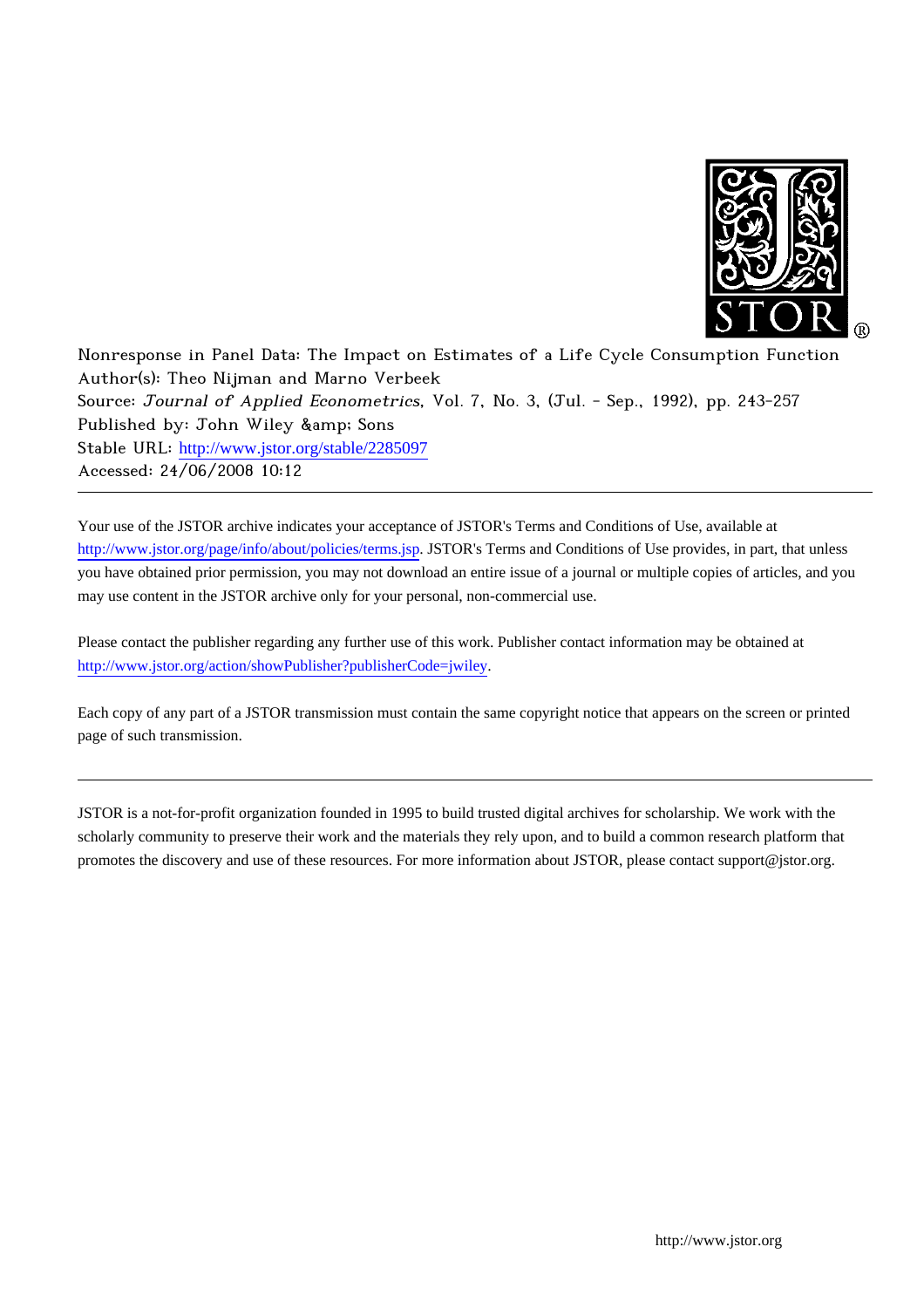# NONRESPONSE IN PANEL DATA: THE IMPACT ON ESTIMATES OF A LIFE CYCLE CONSUMPTION **FUNCTION**

#### THEO NIJMAN AND MARNO VERBEEK

Tilburg University, Department of Economics, PO Box 90153, 5000 LE Tilburg, The Netherlands

### **SUMMARY**

If missing observations in a panel data set are not missing at random, many widely applied estimators may be inconsistent. In this paper we examine empirically several ways to reveal the nature and severity of the selectivity problem due to nonresponse, as well as a number of methods to estimate the resulting models. Using a life cycle consumption function and data from the Expenditure Index Panel from the Netherlands, we discuss simple procedures that can be used to assess whether observations are missing at random, and we consider more complicated estimation procedures that can be used to obtain consistent or efficient estimates in case of selectivity of attrition bias. Finally, some attention is paid to the differences in identification, consistency, and efficiency between inferences from a single wave of the panel, a balanced sub-panel, and an unbalanced panel.

# 1. INTRODUCTION

One of the almost unavoidable problems in the empirical analysis of panel data is attrition. Individuals initially participating in the panel may drop out after a few waves, or may not be willing or able to participate in some wave, for example because of a holiday. In addition, often new individuals are sampled after a few waves to 'replace' the ones who have dropped out, so as to retain the original sample size as much as possible. The consequence of this is that virtually all available panel data sets are unbalanced.

It is common practice in applied economic analysis of panel data to use only the observations on units for which a complete time-series is available. Since the seminal contributions of Heckman (1976, 1979) and Hausman and Wise (1979) it is well known that the use of complete observations only, can easily yield misleading results originating in inconsistent parameter estimates due to selection bias or attrition bias. In this paper we analyse this problem and illustrate its implications for the analysis of a simple life cycle consumption model. We discuss simple procedures to assess whether several widely applied estimators are consistent, as well as more complicated estimation procedures which can be used to obtain consistent parameter estimates if selectivity due to non-random attrition or nonresponse occurs in the panel. Moreover, some attention is paid to the choice problem of analysing either the complete observations in one wave of the panel only, a balanced panel, containing only those individuals for which a complete time-series is available, or an unbalanced panel.

The plan of this paper is as follows. In Section 2 we introduce the model under consideration, and Section 3 discusses the problem of nonresponse and suggests three

0883-7252/92/030243-15\$12.50 © 1992 by John Wiley & Sons, Ltd.

Received June 1990 **Revised October 1991**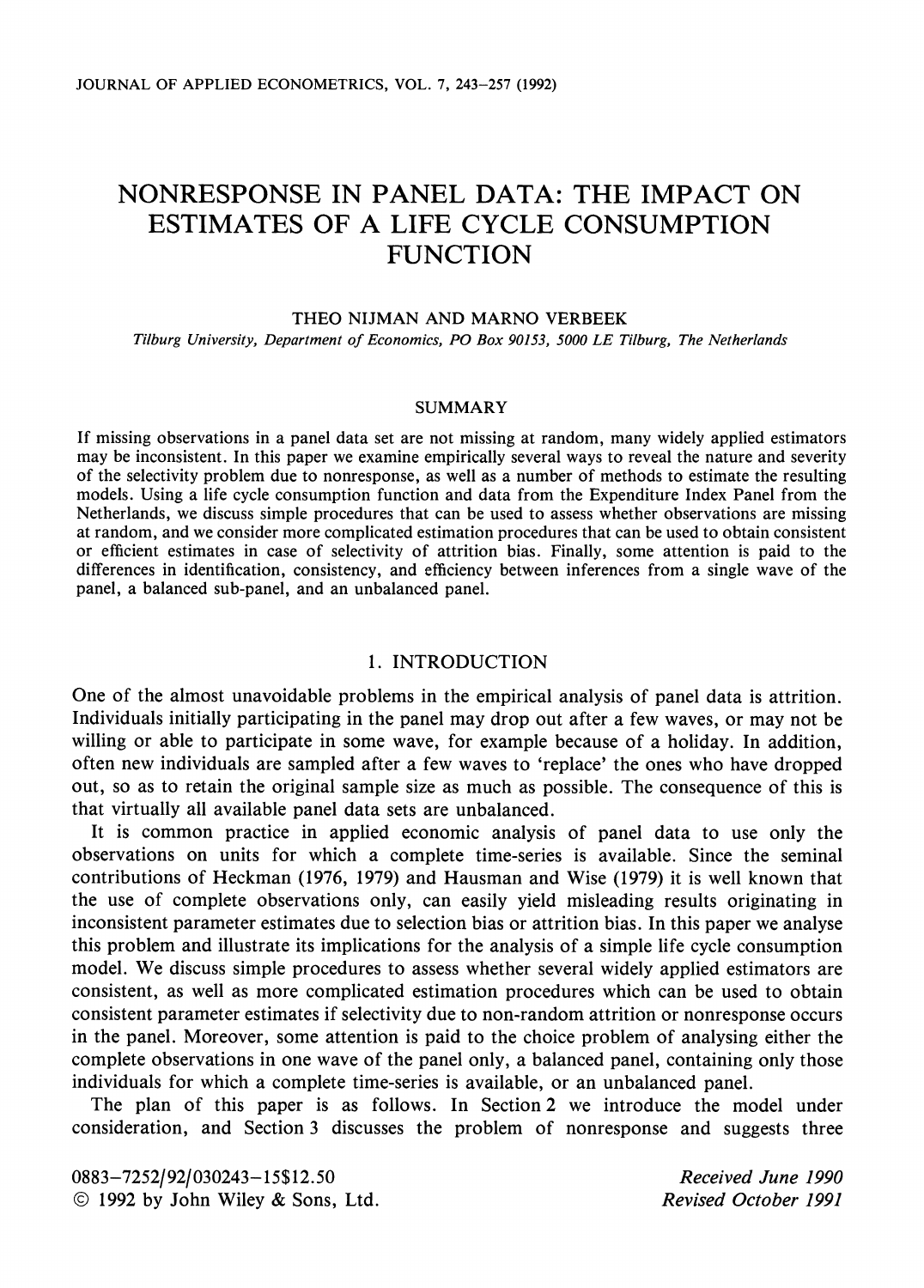possibilities to test for attrition bias. Empirical results based on these procedures are given in Sections 4 to 6. Section 7 contains estimation results which correct for potential attrition bias. Section 8 concludes.

# 2. MODELLING CONSUMPTION AND NONRESPONSE

In this paper we focus on the effects of nonresponse on estimates of the relationship between total consumption of households and demographic characteristics, such as age and education of the head of the household, the number of adults and the number of children in the household. The model we analyse is:

$$
\log C_{it} = \beta_0 + x_{it}\beta + \alpha_i^* + \varepsilon_{it}, \quad i = 1, ..., Nt = 1, ..., T,
$$
 (1)

where  $\alpha_i^*$  contains unobserved individual characteristics determining log  $C_{ii}$ . To correct for possible correlation between  $\alpha_i^*$  and the explanatory variables in  $x_{ii}$ , we follow Mundlak (1978) and Chamberlain (1984) in assuming that:

$$
\alpha_i^* = \bar{x}_i \theta + \alpha_i, \tag{2}
$$

where  $\bar{x}_i$  denotes the time average of  $x_{it}$  and where  $\alpha_i$  is uncorrelated with  $x_{it}$ . Substituting (2) into (1) we obtain our model of interest:

$$
\log C_{it} = \beta_0 + x_{it}\beta + \bar{x}_i\theta + \alpha_i + \varepsilon_{it},\tag{3}
$$

where the error term  $\varepsilon_{it}$  is assumed to be independently identically distributed over individuals and time, independent of all  $x_{js}$ . We assume  $\alpha_i$  to be normal with expectation zero, variance  $\sigma_{\alpha}^2$  and independent of  $\varepsilon_{it}$  and  $\mathbf{x}_{it}$  ( $\forall i, j, t$ ).

Models such as (3) have been analysed in a number of papers trying to model consumer behaviour (see, e.g., MaCurdy, 1981). One way to link this equation to economic theory is to base it on a life cycle model with specific assumptions concerning taste shifters and marginal utility of wealth. Using the framework of MaCurdy (1981), for example, model (3) can be derived making some specific functional form assumptions.

If a complete panel were available the estimation of (3) is straightforward. However, in applied work the panel is likely to be incomplete, i.e. not all relevant variables of each individual are observed in all periods under consideration. Two causes of missing data have to be distinguished. A first reason why observations are missing can be that not all individuals have been asked to report information on all the variables in each period. This will, for example, be the case if the panel is rotating or if the number of individuals included in the panel has been changed during the sample period. A second cause of missing observations is that individuals are not willing (or able) to report on some of the variables.

The data used in this paper are taken from the Expenditure Index Panel conducted by INTOMART, a marketing research agency in the Netherlands. Because many background variables are observed only once a year, we constructed from this monthly panel a panel of yearly observations for April 1984–March 1985, April 1985–March 1986 and April 1986–March 1987. For ease of presentation we refer to these periods as 1984, 1985 and 1986, respectively. More details of the data set can be found in the Appendix. We define the dummy variables  $a_{it}$  indicating whether individual *i* is asked to cooperate in period *t* (0 if not, 1) otherwise), and  $r_{it}$  indicating whether individual i is asked to cooperate in period t (0 if not, 1 otherwise), and  $r_{it}$  indicating whether individual  $i$  is observed in period  $t$  or not.

It is assumed that the decision of the data collecting agency to include an individual in the sample is independent of the disturbances  $\alpha_i$  and  $\varepsilon_{ii}$  in (3) but dependence on the exogenous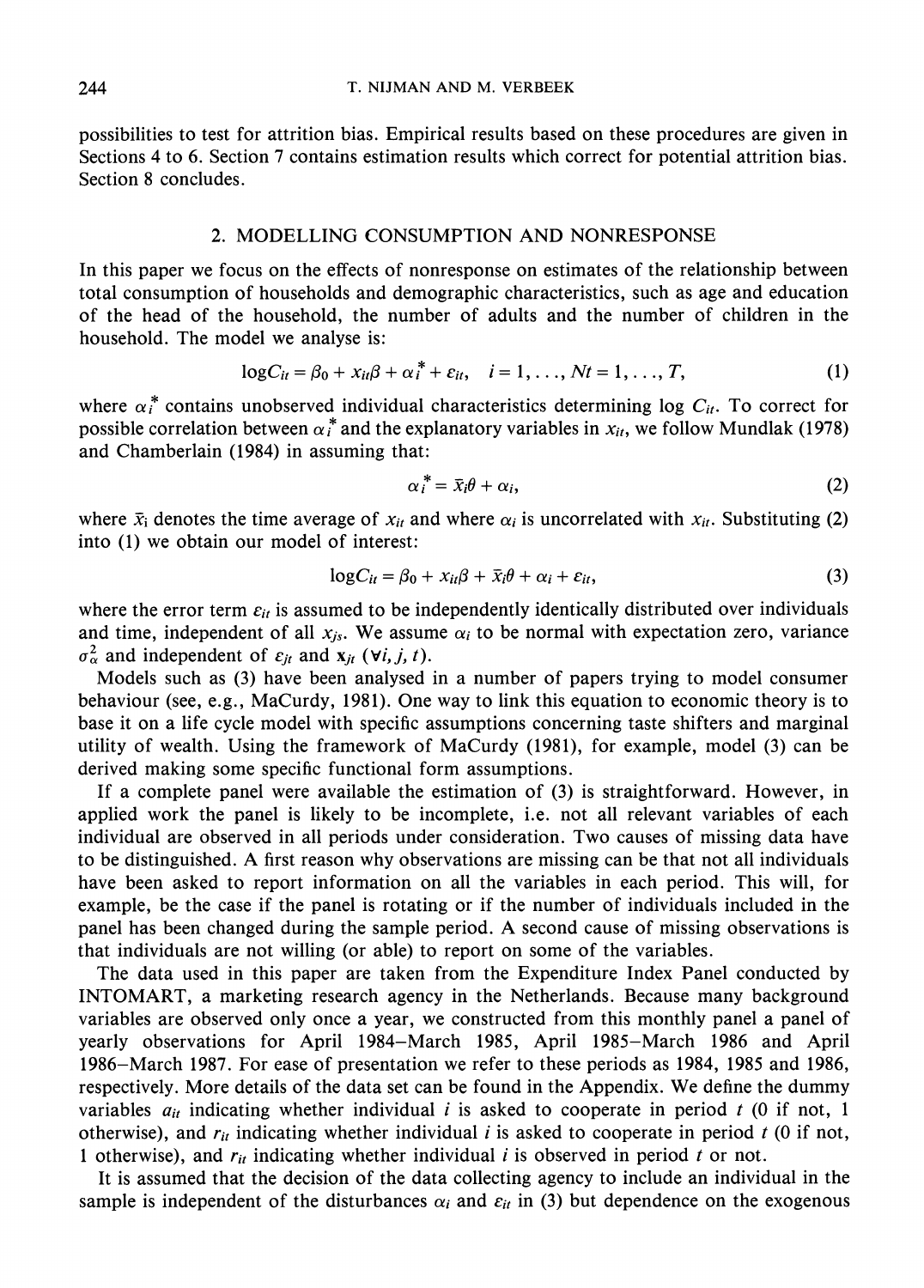variables is not excluded. Thus, we do not abstract from the possibility that the data-collecting agency selects individuals from the population on the basis of certain (exogenous) demographic characteristics (e.g. age, education and family composition), for example to obtain representativeness of the sample with respect to these characteristics. Conditional on  $a_{it} = 1$ , we postulate a response equation representing the decision of an individual to cooperate or not. In particular, we assume that  $C_{it}$  is observed if a latent variable  $r_{it}^*$  is nonnegative, where  $r_{it}^*$  is explained by a (latent) regression equation. The variable  $r_{it}$  is generated by:

$$
r_{it} = 0 \t\t \text{if } a_{it} = 0r_{it} = I(r_{it}^{*} > 0) \t\t \text{if } a_{it} = 1
$$
\n(4)

with

$$
r_{it}^* = \gamma_0 + x_{it}\gamma + \bar{x}_{i}\mu + z_{it}\delta + \xi_i + \eta_{it}
$$
\n<sup>(5)</sup>

where  $\xi_i$  is an individual specific effect (independent of  $x_{it}$ ), and  $z_{it}$  contains variables influencing nonresponse but not influencing total consumption, for example the dummy variable  $r_{i,t-1}$  which indicates whether one participated in the previous period or not. Note that we consider item nonresponse on  $C_{it}$  only, i.e.  $x_{it}$  and  $z_{it}$  are observed whenever  $a_{it} = 1$ .

Letting  $\varepsilon_i = (\varepsilon_{i1}, \varepsilon_{i2}, \dots, \varepsilon_{iT})'$ ,  $\eta_i = (\eta_{i1}, \eta_{i2}, \dots, \eta_{iT})'$  and  $\iota = (1, 1, \dots, 1)'$  of dimension T, we assume that the error terms in  $(3)$  and  $(5)$  are normally distributed according to:

$$
\begin{pmatrix} \iota \alpha_i + \varepsilon_i \\ \iota \xi_i + \eta_i \end{pmatrix} \sim N \Big( \begin{pmatrix} 0 \\ 0 \end{pmatrix} ; \begin{pmatrix} \sigma_{\varepsilon}^2 I + \sigma_{\alpha\iota}^2 \iota \iota' & \sigma_{\varepsilon\eta} I + \sigma_{\alpha\iota} \iota \iota' \\ \sigma_{\eta}^2 I + \sigma_{\varepsilon}^2 \iota \iota' \end{pmatrix} \Big), \tag{6}
$$

and this error term vector is independent of  $x_{jt}$  ( $\forall i, j, t$ ). For identification purposes we will normalize  $\sigma_{\eta}^2 + \sigma_{\xi}^2 = 1$ , as usual. The complete model is given by equations (3), (4), (5) and (6). From a statistical point of view, our model is more general than the one considered by Hausman and Wise (1979), who look at the random effects model for two periods with attrition in the second period only. Because their probit equation is derived in a somewhat different way, the covariances between  $\alpha_i$  and  $\xi_i$  and between  $\varepsilon_{it}$  and  $\eta_{it}$  are restricted by  $\sigma_{\alpha\xi}/\sigma_{\epsilon\eta} = \sigma_{\alpha}^2/\sigma_{\epsilon}^2$ . Our model fits in the theoretical framework presented by Ridder (1990), who deals with the problem of constructing estimation procedures for the general model.

Nonresponse is random and no selectivity bias occurs in consumption function estimates if the unobserved determinants of response are uncorrelated with the unobserved determinants of consumption, i.e. if  $\sigma_{\epsilon\eta} = \sigma_{\alpha\xi} = 0$ . This will be our null hypothesis,  $H_0$ .

## 3. THE PROBLEM OF NONRESPONSE AND SOME SIMPLE TESTS

In our sample, some of the households do not report total consumption in any of the 3 years under consideration (e.g. because they stay in the panel for less than a year), some report for 1 year, some for 2 years and others for all 3 years. If consumption is not observed for some household in some period this is either due to the fact that a household is not asked (any more) to report its expenditures or to refusal or inability of the household to supply expenditure data (given that it is asked for). Because the data on consumption are collected on a monthly basis it is possible to distinguish between these two types of nonresponse if we are willing to model the way in which the data-collecting agency reacts if a household does not respond. We assume that the household is repeatedly asked to cooperate by the data-collecting agency until it has not been responding for 6 consecutive months. The actual strategy used by INTOMART is more complicated than this, but can probably be closely approximated by this assumption. If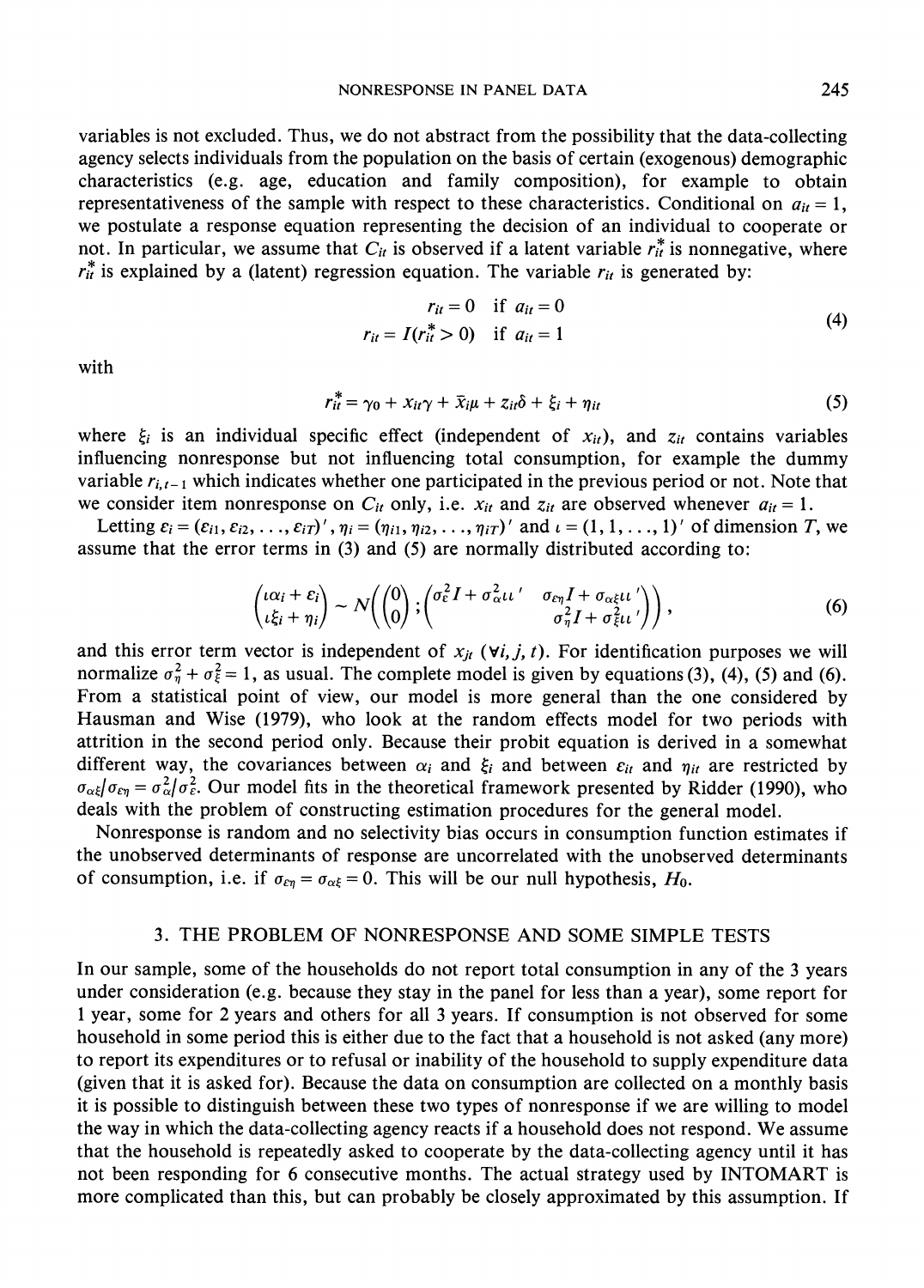a household is not asked to cooperate in the first month of a year (April, in our case), that household is, by assumption, not asked to cooperate in that year.

Using these assumptions the actual distribution of the households in our sample over these possibilities is given in Table I. Of course a household can belong to a different category in each year. Table II gives some more information on the response patterns in the data set under consideration. We see in this table, for example, that only 113 households are observed in all 3 years, while 129 households are observed in 1984 only. A comparison of Tables I and II shows that no observation on annual consumption for any of the three years under consideration is available for 1024 households. We nevertheless have information on their characteristics from the same data set because they cooperated for at least 1 month. This information will be used to estimate the response process.

According to (5) the response probabilities depend on the variables which determine total consumption and on additional variables  $z_{it}$ . In our application,  $z_{it}$  contains  $r_{i,t-1}$ , a dummy variable which is one if the individual participated in the previous period, and  $a_{i,t-1}$ , a dummy which is one if the individual was asked to participate in the previous period. Thus, we can rewrite (5) as:

$$
r_{it}^* = \gamma_0 + x_{it}\gamma + \bar{x}_{i}\mu + r_{i,t-1}\delta_1 + a_{i,t-1}\delta_2 + \xi_i + \eta_{it}. \tag{7}
$$

The dummy variables are added to model possible state dependence, according to which the response probabilities of households with the same demographic characteristics and even the same unobserved individual effect  $\xi_i$  can differ because, e.g., one household cooperated in the previous period while a second household refused to cooperate. As an illustration, consider three identical households (A, B and C) with the same values for each  $x_{it}$  and  $\xi_i$  in (7), but

|                                               | 1984 | 1985 | 1986 |
|-----------------------------------------------|------|------|------|
| 1. Observed $(r_{it}=1)$                      | 307  | 377  | 366  |
| 2. Not observed; asked $(r_{it}=0, a_{it}=1)$ | 204  | 505  | 404  |
| 3. Not asked $(a_{it}=0)$                     | 1157 | 786  | 898  |
| Total                                         | 1668 | 1668 | 1668 |

Table I. Characterization of the observations

| Table II. Characterization of numbers of    |  |  |  |  |  |  |  |
|---------------------------------------------|--|--|--|--|--|--|--|
| households with annual consumption observed |  |  |  |  |  |  |  |
| at least once                               |  |  |  |  |  |  |  |

|                     | 1984 | 1985 | 1986 |
|---------------------|------|------|------|
| Complete            | 113  | 113  | 113  |
| Observed in 2 years |      | 115  | 115  |
|                     | 48   | 48   |      |
|                     | 17   |      | 17   |
| Observed in 1 year  | 129  |      |      |
|                     |      | 101  |      |
|                     |      |      | 121  |
| Total observed      | 307  | 377  | 366  |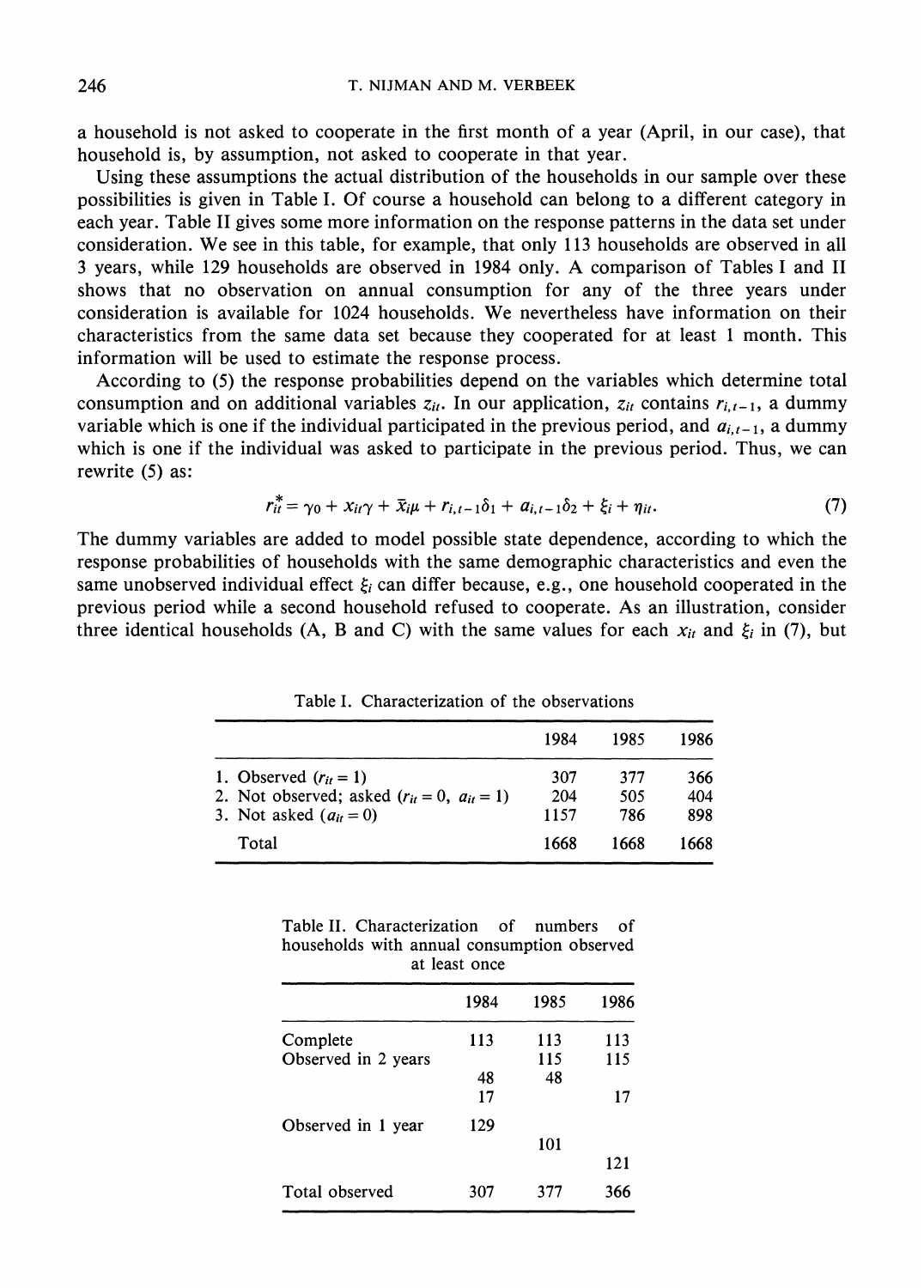with different participation histories. Household A was not asked to cooperate in the previous period (and has  $r_{i,t-1} = a_{i,t-1} = 0$ ). Household B was asked in the previous period, but refused, while household C cooperated. The mere effect of their different participation histories on the response probabilities in the present period is captured by the term  $r_{i,t-1}\delta_1 + a_{i,t-1}\delta_2$ . The difference in response probabilities between household A and B is caused by  $\beta_2$ , which is expected to be negative since household B refused at an earlier stage, while A was not asked to cooperate before. The difference in response probabilities between household B and C is caused by  $\delta_1$ , which is expected to be positive, since an earlier refusal is expected to have a negative effect on the response probability in the present period. The difference between household A and C is caused by  $\delta_1 + \delta_2$ . In case of a heavy response burden, household C may be tempted to leave the panel after one or more waves of participation, in which case there is negative state dependence on response in the previous period  $(\delta_1 + \delta_2 < 0)$ . On the other hand, if household C values the way in which it is forced to keep close track of its expenditures, this may be an incentive to stay in the panel, resulting in a positive state dependence on previous response ( $\delta_1 + \delta_2 > 0$ ). Consequently, we do not have *a priori* expectations concerning the sign of  $\delta_1 + \delta_2$ .

If households A, B and C only have the same values for each  $x_{it}$ , an alternative explanation is possible for the fact that household B (which refused in the previous period) is less likely to be observed in the present period than household C (which cooperated in the previous period). It is not unlikely that the two households differ in unobserved characteristics that persistently affect nonresponse, i.e. they have different values for  $\xi_i$ . Using panel data it is possible to disentangle this unobserved heterogeneity from state dependence (see, e.g., Heckman, 1981).

The parameters in our model can be estimated in a wide variety of ways. We assume that the parameters of interest are  $\beta$  and  $\theta$  in equation (3). If  $\sigma_{\epsilon\eta} = 0$  and  $\sigma_{\alpha\xi} = 0$  the efficient estimator of these parameters is the standard random effects (RE) regression estimator (see e.g. Hsiao, 1986, p. 36) on the unbalanced panel. This estimator will not be consistent, however, if  $\sigma_{\epsilon\eta} \neq 0$  or  $\sigma_{\alpha\xi} \neq 0$  (see e.g. Hausman and Wise, 1979 or Ridder, 1990). In Verbeek and Nijman (1992), it is shown that the within or fixed effects regression estimator is more robust to nonrandom nonresponse and, in particular, that it will be consistent if  $\sigma_{\epsilon\eta} = 0$  or  $x_{it}\gamma + z_{it}\delta$ does not vary over time. This latter situation may be relevant if the variables in (5) that have a non-zero coefficient are time-invariant.

Consistent and efficient estimators of all parameters in the model without imposing the restrictions  $\sigma_{\epsilon\eta} = 0$  and  $\sigma_{\alpha\xi} = 0$  can be derived along the lines sketched in Section 7 below, but these estimators are computationally demanding. Therefore, it is very important to have simple procedures which can be used to check the consistency of computationally attractive estimators. Three possibilities are considered in this paper:

- 1. One can analyse one wave of the panel as a cross-section in order to obtain simple tests of the hypothesis  $H_0$ :  $\sigma_{\epsilon\eta} = \sigma_{\alpha\xi} = 0$  either using the well-known Heckman (1979) procedure to correct for sample selectivity in cross-sections or using standard ML routines, both of which are readily available in computer packages such as LIMDEP. In Section 4 we will show that the use of these tests requires that there is either no state dependence ( $\delta_1 = 0$ ) or no unobserved heterogeneity ( $\sigma_{\xi}^2 = 0$ ) in the response process.
- 2. One can compare the random effects regression estimates on a balanced and unbalanced panel using a Hausman test as suggested in Verbeek and Nijman (1992). If  $\sigma_{\epsilon\eta} = \sigma_{\alpha\xi} = 0$ both estimators are consistent and the one based on the unbalanced panel is efficient. Because both estimators are inconsistent under the alternative the power of this test may be limited, however.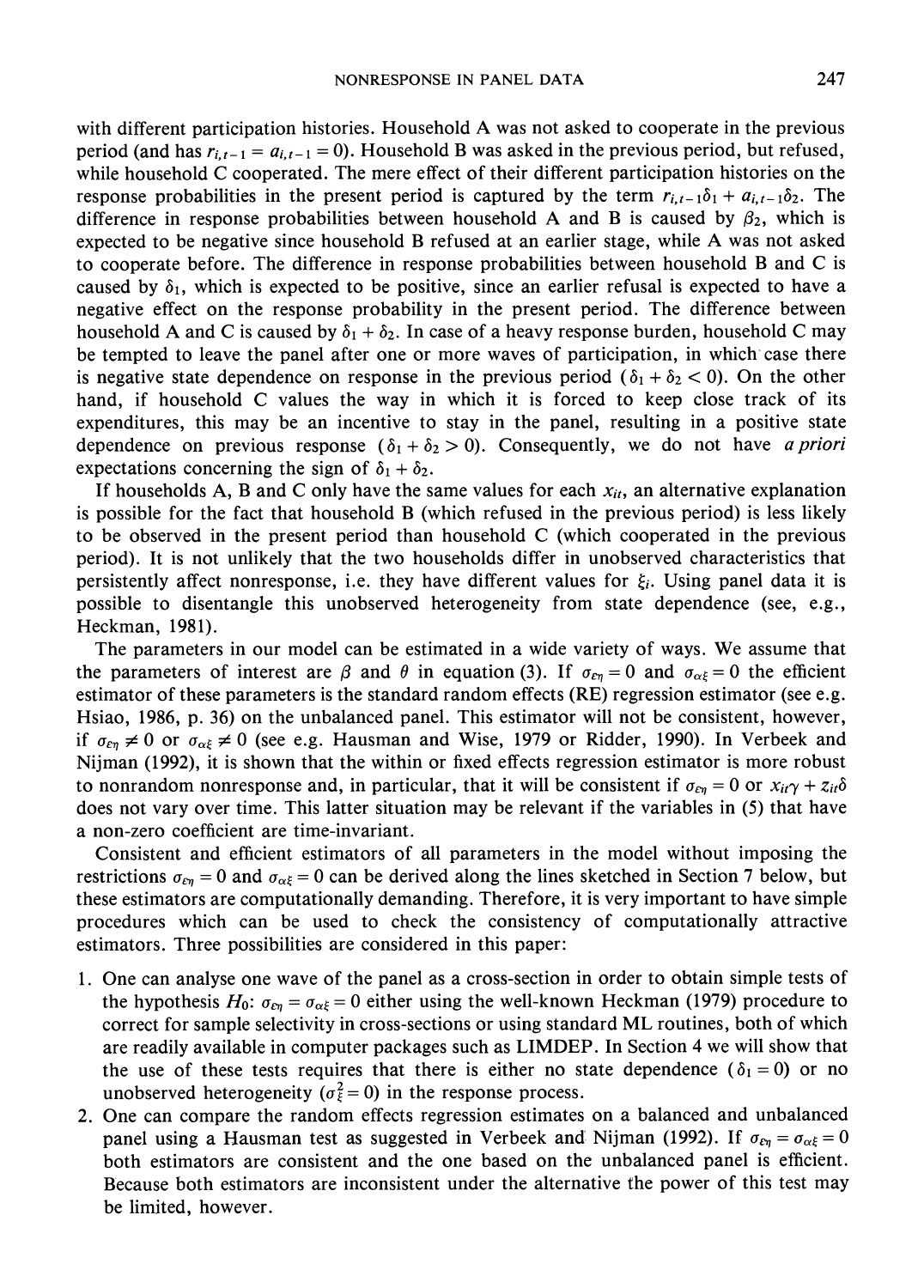3. One can, similar to the Heckman (1979) procedure in the cross-sectional case, add one or more correction terms to the regression equation (3) using an estimated version of the response equation. Under  $H_0$  these correction terms should not be significant. This approach requires numerical integration (over one dimension) in order to compute the correction terms.

We will return to the three possibilities listed above in Sections 4, 5 and 6, respectively.

# 4. ESTIMATION USING ONE WAVE OF THE PANEL

A simple possibility suggested in the previous section is to start with analysing just one wave of the panel as a cross-section in which lagged variables are also observed. This is the subject of the present section. The advantage of analysing one wave only is that the issue of selectivity for this case has been widely discussed in the literature. The disadvantage is, of course, a loss in efficiency, and moreover the fact that one can no longer distinguish between state dependence and unobserved heterogeneity.

The complete model based on one wave of the panel is given by:

$$
\log C_{it} = \beta_0 + x_{it}\beta + \bar{x}_i\theta + \varepsilon_{it}^*
$$
\n(8)

$$
r_{it}^* = \gamma_0 + x_{it}\gamma + \overline{x}_i\mu + \delta_1 r_{i,t-1} + \delta_2 a_{i,t-1} + \eta_{it}^*,
$$
\n(9)

where  $\varepsilon_{it}^* = \alpha_i + \varepsilon_{it}$  and  $\eta_{it}^* = \xi_i + \eta_{it}$  are normally distributed error terms with mean zero, variances  $\sigma^2$  and 1, respectively, and correlation coefficient  $\rho_{\varepsilon\eta}$ . In our application,  $x_{it}$ contains the following time-varying variables: the level of education  $(1-7)$  of the head of the household, the age and age squared of the head (divided by 100 and 10,000 respectively), the numbers of children between 0 and 5, 6 and 12 and between 13 and 18 and the number of adults in the household.

If  $r_{i,t-1}$  were exogenous or if a priori  $\delta_1 = 0$ , equations (8) and (9) constitute the standard sample selection model of Heckman (1976), also known as the Type II Tobit Model of Amemiya (1984). However, if  $\sigma_{\xi}^2 \neq 0$ ,  $r_{i,t-1}$  is correlated with  $\eta_{it}^*$  and standard maximumlikelihood estimators based on one wave of the panel will be inconsistent (cf. Heckman, 1981). Consequently, one has to choose from two alternative approaches to ensure consistency of the ML estimator:

I. Include  $r_{i,t-1}$  and assume that there is no unobserved heterogeneity ( $\sigma_{\xi}^2 = 0$ ).

II. Exclude  $r_{i,t-1}$ , which is valid in the absence of state dependence ( $\delta_1 = 0$ ).

Note that similar problems do not arise with respect to  $a_{i,t-1}$  which is by assumption exogenous.

Standard ways to estimate the sample selection model are the maximum-likelihood method or the two-step estimation procedure put forward by Heckman (1976, 1979), which is computationally more attractive. If the error terms are uncorrelated ( $\rho_{\epsilon n} = 0$ ), the ordinary least-squares estimator for the parameters in  $(8)$  is consistent. We first estimated  $(8)$  with ordinary least-squares using the 1986 wave of the panel. Then we estimated (8) jointly with (9) with maximum-likelihood both for case I and II. The results<sup>1</sup> show that only few variables have a significant impact on the response behaviour. In particular, these are the number of adults in the household, which has a negative influence on the tendency to respond, and the two dummy variables,  $r_{i,i-1}$  and  $a_{i,i-1}$ , the effects of which confirmed our earlier expectations.

248

<sup>&</sup>lt;sup>1</sup> Full estimation results for the 1986 wave are not reported here, but are available from the authors upon request.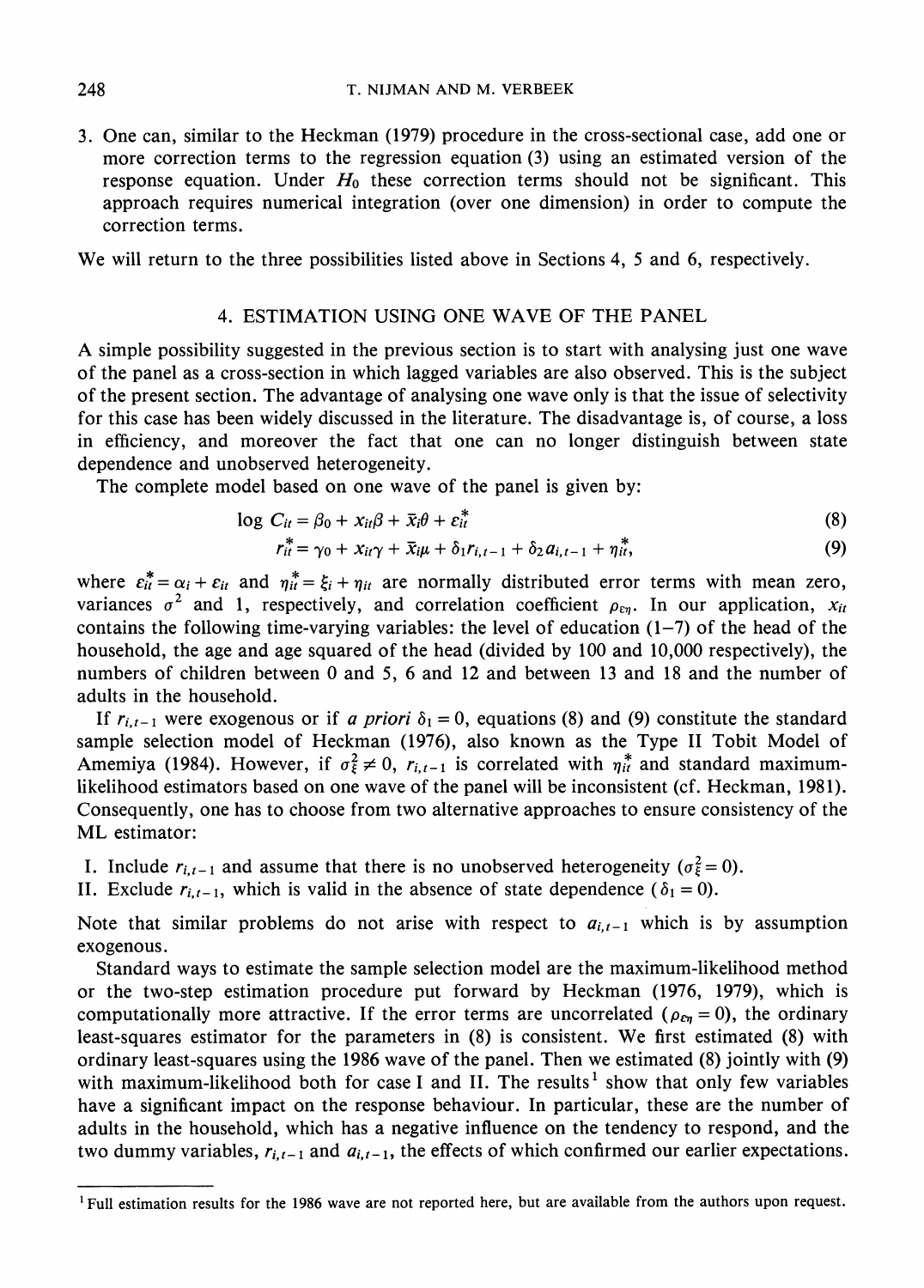Comparison of the least-squares estimates with the ML estimates indicates that—for the analysis of the 1986 wave—selectivity bias is not a serious issue, although the estimates for  $\rho_{\epsilon n}$ are  $-0.59$  (0.16) and  $-0.80$  (0.07) for case I and II, respectively (standard errors in parentheses). This is obviously caused by the fact that almost none of the regressors in (8) enters the response equation (9) significantly. Since the point estimates of  $\rho_{\epsilon n}$  are highly significant according to standard t-test measures, the null hypothesis of no selectivity bias will be rejected when a Wald test (*t*-test) is used. However, if we impose the restriction  $\rho_{\epsilon n} = 0$  and compare the restricted log-likelihood maximum with the unrestricted one by means of a likelihood ratio test, the test statistic takes the value of  $3.88$  for case I, which is only slightly significant at a 5 per cent level, and  $5.92$  for case II. Although the Wald test and the likelihood ratio test are asymptotically equivalent, this is not too surprising. It has been shown in the literature that the numerical value of the Wald test statistic in small samples is highly dependent on the algebraical formulation of the null hypothesis, see e.g. Gregory and Veall (1985), Lafontaine and White (1986) and Phillips and Park (1988). Reformulating the restriction  $\rho_{\epsilon\eta} = 0$  as  $\sigma_{\epsilon\eta} = 0$  reduces the values of the Wald test statistic considerably.

It is important to stress that all estimators in this section are inconsistent if both state dependence and unobserved heterogeneity are present in the response process. With this in mind, one may conclude tentatively that nonresponse, though not completely random with respect to annual consumption, does not seriously distort estimation of the consumption function based on the 1986 wave on the panel. Of course, this does not necessarily imply that inferences based on a simultaneous analysis of all waves of the panel are not distorted by the nonresponse problem.

# 5. A HAUSMAN TEST ON NONRESPONSE BIAS BASED ON ESTIMATES FROM A **BALANCED AND UNBALANCED PANEL**

An alternative procedure to test for nonresponse bias is to compare estimates of the consumption function (3) based on the balanced sub-panel of complete observations only, with estimates from the unbalanced panel using a Hausman test. Because both estimators are consistent under  $H_0$  and the one based on the unbalanced panel is efficient, significant differences between the estimates should be caused by a nonrandom response problem if (3) is otherwise correctly specified. An elaborate analysis, including a Monte-Carlo study, of this Hausman test and of related tests for selectivity is given in Verbeek and Nijman (1992).

Since many of the exogenous variables included in our specification do not vary much over time for a given individual, the  $\beta$  parameters are in general not very well identified. Therefore, we will present estimates of  $\beta + \theta$  (which is relatively well identified and represents the effect of a permanent change in the explanatory variables on consumption) and  $\theta$ . Random effects estimates of the parameters  $\beta + \theta$  and  $\theta$  in (3) based on the balanced sub-panel (of 113 households) are presented in the first column of Table III. Although in applied work attention is usually restricted to balanced sub-panels, it is still rather straightforward to analyse unbalanced panels as long as possible selectivity bias is ignored, i.e. as long as  $\sigma_{\epsilon n} = \sigma_{\alpha \epsilon} = 0$  is assumed. The random effects estimator for the unbalanced case can easily be obtained from OLS on the model in transformed data, just like in the balanced case, but with transformations that depend on the number of time series observations for each individual (see, e.g., Baltagi, 1985). The estimates for the unbalanced case are presented in the second column of Table III.

Let us concentrate attention on the estimation results from the unbalanced panel first. These estimates, which are consistent under  $H_0$ , suggest that households with a head with a higher education consume more than similar households with a low educational level. The relation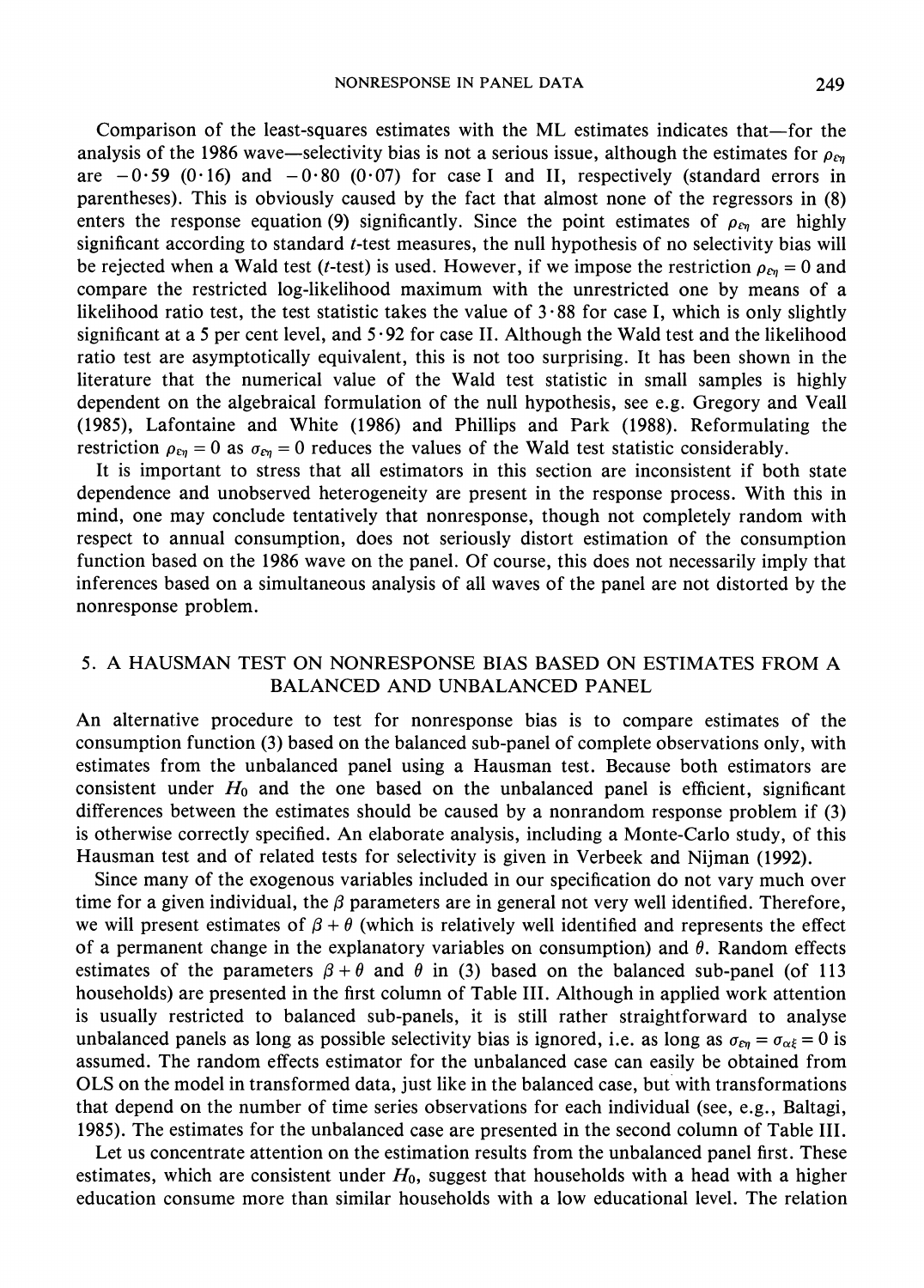|                                                 | <b>Balanced</b><br>sub-panel |        | Unbalanced panel |        |  |
|-------------------------------------------------|------------------------------|--------|------------------|--------|--|
| $\beta + \theta$                                |                              |        |                  |        |  |
| educ                                            | 0.16                         | (0.02) | 0.13             | (0.01) |  |
| age                                             | $10 \cdot 16$                | (2.00) | 5.57             | (0.85) |  |
| age-sq.                                         | 9.21                         | (1.92) | $-5.09$          | (0.85) |  |
| $nkids0-5$                                      | 0.22                         | (0.08) | 0.14             | (0.03) |  |
| $nkids6-12$                                     | $-0.08$                      | (0.07) | 0.08             | (0.02) |  |
| $nkids13-18$                                    | 0.18                         | (0.09) | 0.13             | (0.03) |  |
| nadults                                         | 0.35                         | (0.06) | 0.25             | (0.02) |  |
| $\theta$                                        |                              |        |                  |        |  |
| educ                                            | 0.15                         | (0.03) | 0.12             | (0.02) |  |
| age                                             | 9.36                         | (4.18) | $-0.84$          | (2.92) |  |
| age-sq.                                         | $-8.93$                      | (3.51) | $-0.43$          | (2.45) |  |
| $nkids0-5$                                      | 0.25                         | (0.11) | 0.15             | (0.06) |  |
| $nkids6-12$                                     | $-0.14$                      | (0.10) | 0.06             | (0.05) |  |
| $nkids13-18$                                    | 0.31                         | (0.12) | 0.18             | (0.06) |  |
| nadults                                         | 0.42                         | (0.09) | 0.24             | (0.05) |  |
| Auxiliary parameters                            |                              |        |                  |        |  |
| intercept                                       | 11.04                        | (0.52) | 12.53            | (0.20) |  |
| $\hat{\sigma}^2$                                | 0.04                         | (n.c.) | 0.04             | (n.c.) |  |
| $\hat{\sigma}_{\alpha}^{2}$                     | 0.10                         | (n.c.) | 0.10             | (n.c.) |  |
| Number of individuals<br>Number of observations | 113<br>339                   |        | 1050             | 644    |  |

Table III. Estimation results consumption function without corrections

Standard errors in parentheses

between log household consumption and the age of the head of the household appears to be quadratic—all other variables being constant—with a top at the age of 55. Each additional household member has a positive effect on total consumption, the effect being largest for an adult household member and smallest for a child between 6 and 12 years old. The estimate for  $\sigma_{\alpha}^2$  of 0.10 is relatively high and implies that 71 per cent of the total error variance can be explained by unobserved individual heterogeneity.

Comparing these results with those based on the balanced sub-panel presented in the first column of Table III, two important points become clear. First, standard errors are substantially higher if the incomplete observations are dropped from the sample. This is obviously due to the information loss. Second, the point estimates in the first and second column differ substantially. For example, the negative sign for the influence of the number of children between 6 and 12 years old is counterintuitive. Consequently, an informal comparison of the estimation results from the balanced sub-panel and the unbalanced panel as performed, e.g., by Björklund (1989) suggests the presence of attrition bias. Note, for example, that the effects of additional household members (both adults and children) are all significantly positive if the unbalanced panel is used. A formal Hausman test for selectivity bias yields the value 30.4 which is significant from a  $\chi^2$  distribution with 15 degrees of freedom (the critical value at a 5 per cent level is  $25.0$  and  $30.6$  at a 1 per cent level). It is clear from the results in Table III that a Hausman test on a subset of the parameters could reject even more severely.

Of course, the significance of the Hausman test could be due to misspecification instead of attrition bias as well. Therefore, as suggested by Chamberlain (1984), we test the restrictions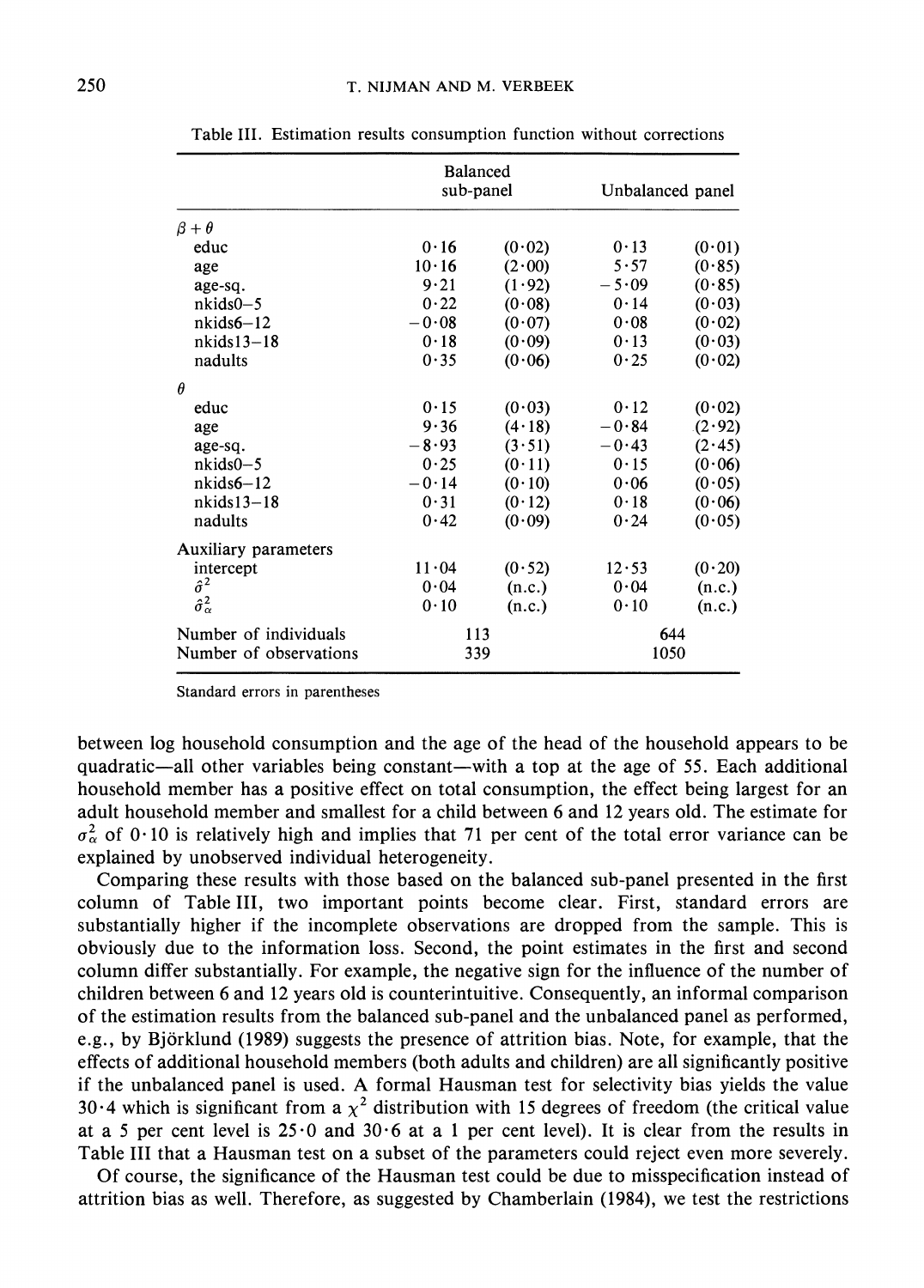(3) imposes on the reduced form parameters  $\pi_{st}$  in:

$$
\log C_{it} = \pi_{0t} + x_{i1}\pi_{1t} + x_{i2}\pi_{2t} + x_{i3}\pi_{3t} + v_{it}. \tag{10}
$$

To do this, we first estimate (10) without imposing the error components structure. From these results we estimate the parameters in (3) using a minimum distance technique imposing the following restrictions  $\pi_{0t} = \beta_0$ ,  $\pi_{tt} = \beta + \theta/3$  and  $\pi_{st} = \theta/3$  ( $s \neq t$ ), for  $t = 1, ..., 3$ . Using the criterion value it is now straightforward to test these restrictions (see Chamberlain for details). The test statistic takes the value of  $57.9$  if the balanced panel is used and the value of  $25.9$ if the unbalanced panel is used, which are both insignificant from a  $\chi^2$  distribution with 51 degrees of freedom.

# 6. TESTS FOR ATTRITION BIAS BASED ON THE ADDITION OF CORRECTION **TERMS**

In Sections 4 and 5 we tested the hypothesis of no nonresponse bias using standard crosssectional procedures on a single wave of the panel and using a (quasi) Hausman test on the difference of parameter estimates from a balanced and unbalanced panel. In this section we will consider the third possibility to test for attrition bias referred to in Section 2, viz. the addition of Heckman (1979)-like correction terms to the consumption function in the unbalanced panel. Application of Heckman's two-step estimation method in the panel data case is in principle a straightforward extension of the cross-sectional case.

The central idea here is that, when estimating the model, one is implicitly conditioning upon the outcome of the response process. Since the conditional expectations of the error terms in (3) given  $r_i = (r_{i1}, \dots r_{iT})'$  will be nonzero if  $\sigma_{\epsilon\eta} \neq 0$  or  $\sigma_{\alpha\xi} \neq 0$ , the estimators may suffer from selection bias. This problem can be solved by including the expectations of the error terms  $\alpha_i$  and  $\varepsilon_{it}$  conditional on the response indicator vector  $r_i$  in the model. The remaining error term is—by construction—independent of  $r_i$ .

It appears (see Ridder, 1990 or Verbeek and Nijman, 1992) that the conditional expectations of the two components of the error term in (3) can be written as  $E[\alpha_i | r_i] = \sigma_{\alpha_i} A_{1i}$  and  $E\{\varepsilon_{it} | r_i\} = \sigma_{\varepsilon\eta} A_{2it}$ , with:

$$
A_{1i} = \frac{1}{\sigma_{\eta}^2 + \hat{T}_i \sigma_{\xi}^2} \sum_{s=1}^{T} a_{is} E\{\xi_i + \eta_{is} | r_i\}.
$$
 (11)

and

$$
A_{2it} = \frac{1}{\sigma_{\eta}^2} \left[ E\{\xi_i + \eta_{it} \mid r_i\} - \frac{\sigma_{\xi}^2}{\sigma_{\eta}^2 + \hat{T}_i \sigma_{\xi}^2} \sum_{s=1}^T a_{is} E\{\xi_i + \eta_{is} \mid r_i\} \right],
$$
(12)

where  $\hat{T}_i = \sum_{s=1}^{T} a_{is}$  is the number of periods individual *i* is asked to cooperate. In the Appendix we present an expression for the conditional expectation  $E\{\xi_i + \eta_{it} | r_i\}$ . The important thing to note is that this conditional expectation is a function of the data and the parameters in the response process only. Consequently, though  $A_{1i}$  and  $A_{2it}$  are not observed, they can be estimated consistently by replacing the unknown parameters by their estimates obtained from the random effects probit model in (7). The resulting estimated correction terms can be added to (3) and a test for the significance of these terms is a test for nonresponse bias. Note, however, that both maximum-likelihood estimation of the parameters in the response equation and the evaluation of the conditional expectations in the correction terms in (11) and (12) require numerical integration, which makes this two-step procedure much less attractive than in the cross-sectional case.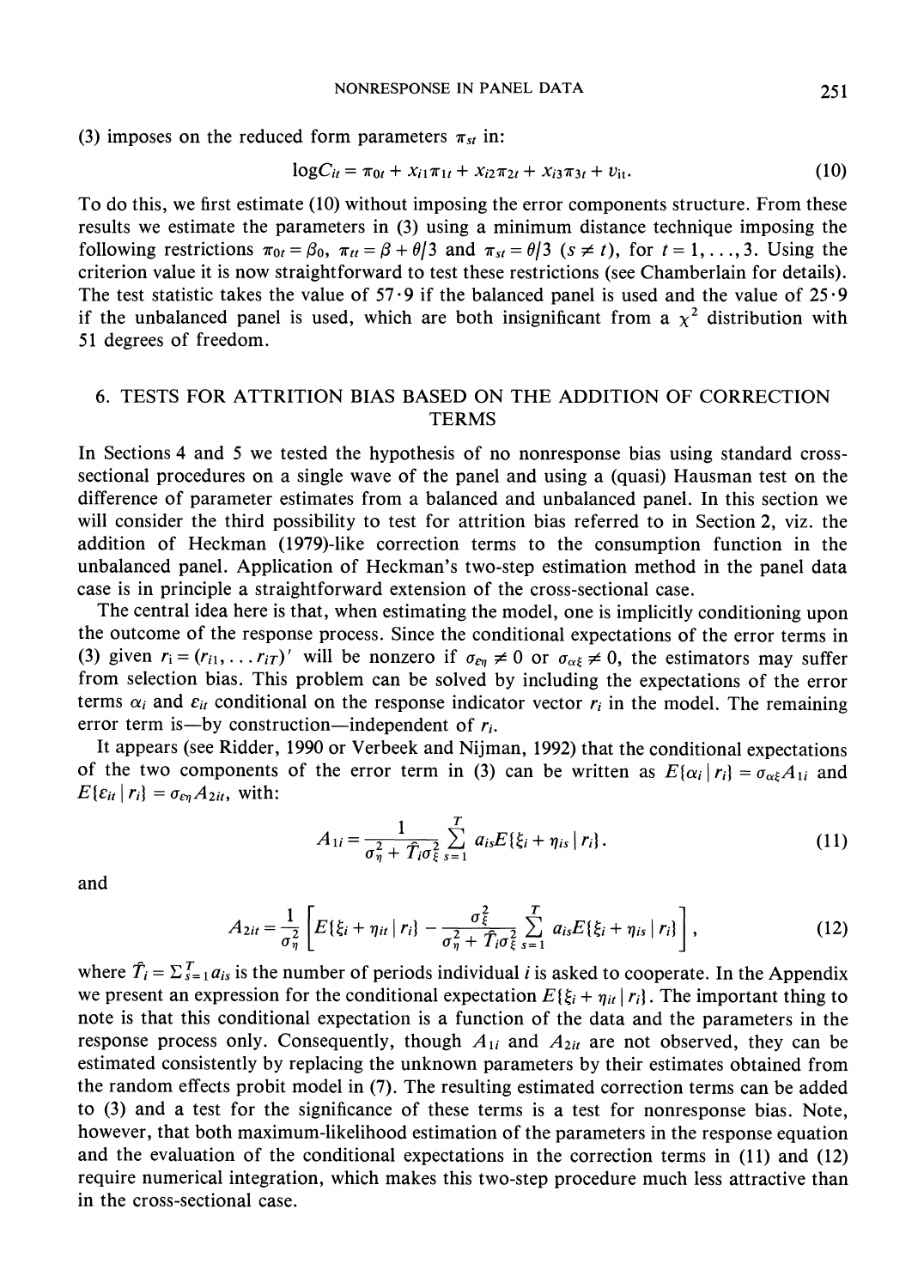Because in our application the initial conditions concerning  $r_{it}$  are truly exogenous we can set  $r_{i0} = 0$  (as well as  $a_{i0} = 0$ ). Consequently, the ML estimator in the probit equation is consistent and asymptotically efficient (cf. Heckman, 1978, 1981). The estimation results for the multivariate probit model based on all three waves of the panel are given in the first column of Table IV. The results show that only few variables have a significant impact on the response probabilities. In particular the age of the head of the household and the number of adults in the household are important determinants of the response probabilities. The response tendency appears to be largest at the age of 59. The unobserved heterogeneity parameter is significant and accounts for 41 per cent of the error variance, but there is little indication of state dependence conditional on participation in the previous period. However,  $a_{i,t-1}$  has a significantly negative effect on the response probability in the present period. This implies that households selected by the data-collecting agency to cooperate in the previous period are less

|                                  | Probit ML      |                  | <b>Feasible GLS</b> |        |  |
|----------------------------------|----------------|------------------|---------------------|--------|--|
|                                  | $\gamma + \mu$ |                  | $\beta + \theta$    |        |  |
| educ                             | 0.02           | (0.02)           | 0.13                | (0.01) |  |
| age                              | 6.56           | (1.84)           | 5.57                | (0.93) |  |
| age-sq.                          | $-5.57$        | (1.88)           | $-5.10$             | (0.92) |  |
| $nkids0-5$                       | $-0.03$        | (0.06)           | 0.14                | (0.03) |  |
| $nkids6-12$                      | $-0.04$        | (0.05)           | 0.08                | (0.02) |  |
| nkids13-18                       | $-0.09$        | (0.07)           | 0.13                | (0.03) |  |
| nadults                          | $-0.19$        | (0.05)           | 0.25                | (0.02) |  |
|                                  | $\mu$          |                  | $\theta$            |        |  |
| educ                             | $-0.04$        | (0.06)           | 0.13                | (0.02) |  |
| age                              | 4.36           | (9.87)           | $-0.98$             | (3.18) |  |
| age-sq.                          | $-4.84$        | (8.38)           | $-0.36$             | (2.55) |  |
| $nkids0-5$                       | 0.14           | (0.18)           | 0.15                | (0.06) |  |
| $nkids6-12$                      | $-0.03$        | (0.17)           | 0.06                | (0.05) |  |
| nkids13-18                       | 0.05           | (0.20)           | 0.18                | (0.06) |  |
| nadults                          | $-0.02$        | (0.14)           | 0.24                | (0.05) |  |
|                                  | δ:             |                  |                     |        |  |
| $r_{i,t-1}$                      | 0.22           | (0.19)           |                     |        |  |
| $a_{i,t-1}$                      | $-0.44$        | (0.13)           |                     |        |  |
| Auxiliary parameters             |                |                  |                     |        |  |
| intercept                        | $-1.32$        | (0.43)           | 12.52               | (0.25) |  |
| $\hat{\sigma}_{\xi}^2$           | 0.41           | (0.10)           |                     |        |  |
| $\hat{\sigma}_{\alpha\xi}$       |                |                  | 0.02                | (0.03) |  |
| $\hat{\sigma}_{\varepsilon\eta}$ |                |                  | $-0.01$             | (0.06) |  |
| Number of individuals            | 1125           |                  |                     | 644    |  |
| Number of observations           | 2163           |                  |                     | 1050   |  |
| Log-likelihood                   |                | $-1391 \cdot 16$ |                     |        |  |

Table IV. Estimation results response equation and consumption function correcting for selectivity (unbalanced panel 1984–86)

Standard errors in parentheses (for feasible GLS only valid under  $\sigma_{\varepsilon\eta}=\sigma_{\alpha\xi}=0$ .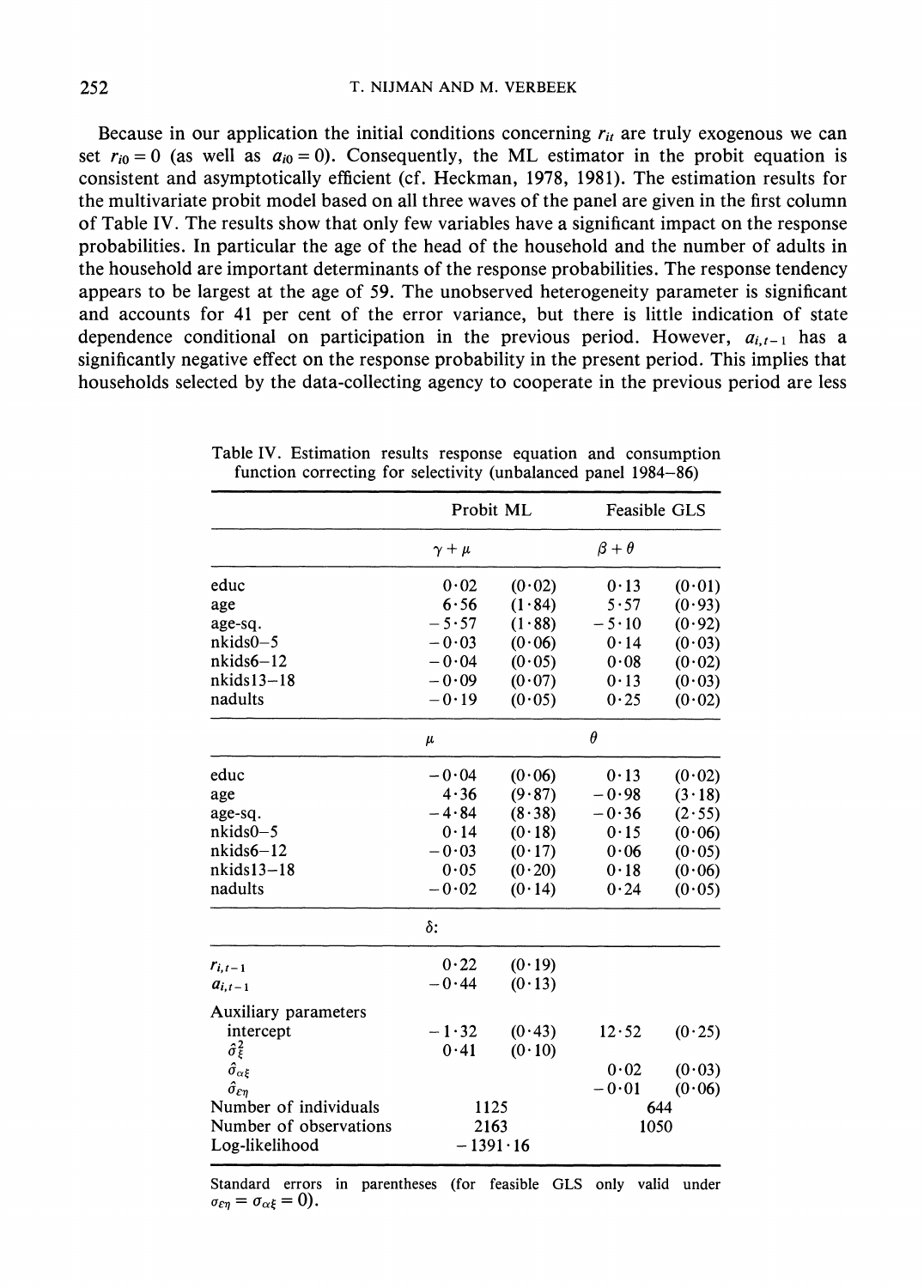likely to be responding in this period. This effect is smaller for those who responded in the previous period than for those who did not (as indicated by the positive-though insignificant—coefficient on  $r_{i,t-1}$ ).

Note that if the assumption that the coefficient for  $r_{i,t-1}$  is zero (no state dependence) is imposed *a priori*, as in case II of Section 3, the results from the 1986 wave provide consistent estimators of all parameters needed to estimate the correction terms, except for  $\sigma_{\xi}^2$  (which cannot be identified from a single cross-section). However, the latter parameter can be estimated through one-dimensional numerical optimization of the likelihood only over  $\sigma_{\epsilon}^2$  with the values of the other parameters replaced by the consistent estimates from Section 3. This is, of course, computationally more attractive than maximum likelihood.

If we substitute the maximum likelihood estimates reported in the first column of Table IV in (11) and (12) the estimated values for  $A_{1i}$  and  $A_{2ii}$  can be used as additional regressors in (3). To obtain consistent estimators with valid standard errors under the null hypothesis  $(\sigma_{\epsilon\eta} = \sigma_{\alpha\xi} = 0)$  it is most convenient to use a feasible generalized least-squares procedure with an estimate of the variance covariance matrix under the null. Note that the error term in the equation with the correction terms included no longer has an error components structure if the null hypothesis does not hold. The results from the feasible GLS procedure, which are reported in the second column of Table IV, can be used to test for attrition bias using a straightforward F-test or Wald test on the significance of the two correction terms, which yields the insignificant value of  $1 \cdot 11$  for the latter. Clearly the assumption of no nonresponse bias is not rejected by the GLS results presented in Table IV. This is also obvious from comparing the results in the second column in Table IV with those in the second column of Table III, obtained without adding the correction terms. The differences are negligible.

# 7. MAXIMUM-LIKELIHOOD ESTIMATES BASED ON THE COMPLETE MODEL

Efficient estimates of all parameters in the model can be obtained using the maximumlikelihood method. Because numerical integration is required in one or two dimensions for every individual in the sample at each iteration of a high dimensional numerical optimization problem (see Ridder, 1990) this is, though feasible, not computationally attractive. The results for the maximum-likelihood estimator, which required a few dozen iterations from consistent starting values, are given in Table V. These results do not seem to differ very much from the results from the generalized least-squares estimates corrected for potential attrition bias presented in the previous section. Although some of the earlier results, especially those in Section 5, suggested otherwise, the two parameters which model the potential attrition bias,  $\sigma_{\epsilon\eta}$  and  $\sigma_{\alpha\epsilon}$ , are both highly insignificant. A likelihood ratio test on the joint significance of  $\sigma_{\epsilon\eta}$  and  $\sigma_{\alpha\xi}$  yields the value of 0.46. If we compare the maximum likelihood estimates from the first column of Table V with the random effects estimates without corrections for selectivity bias from Table III the results seem to be fairly similar, which is of course not surprising given the insignificance of the covariances between the two error terms ( $\sigma_{\epsilon n}$  and  $\sigma_{\alpha \epsilon}$ ). Because of the computational burden the ML estimator is not recommended for use in applied work. An efficient estimator which is simpler to compute is the linearized ML or two-step estimator which requires one iteration in the ML procedure from an initial  $\sqrt{N}$  consistent estimator only.

According to the results in Table V temporary changes in the explanatory variables have minor effects, because the  $\theta$  effect is usually dominant over the  $\beta + \theta$  effect. For example, average education in the 3 years under consideration has an important effect on consumption, while a change in the level of education from one year to the other has a very small influence.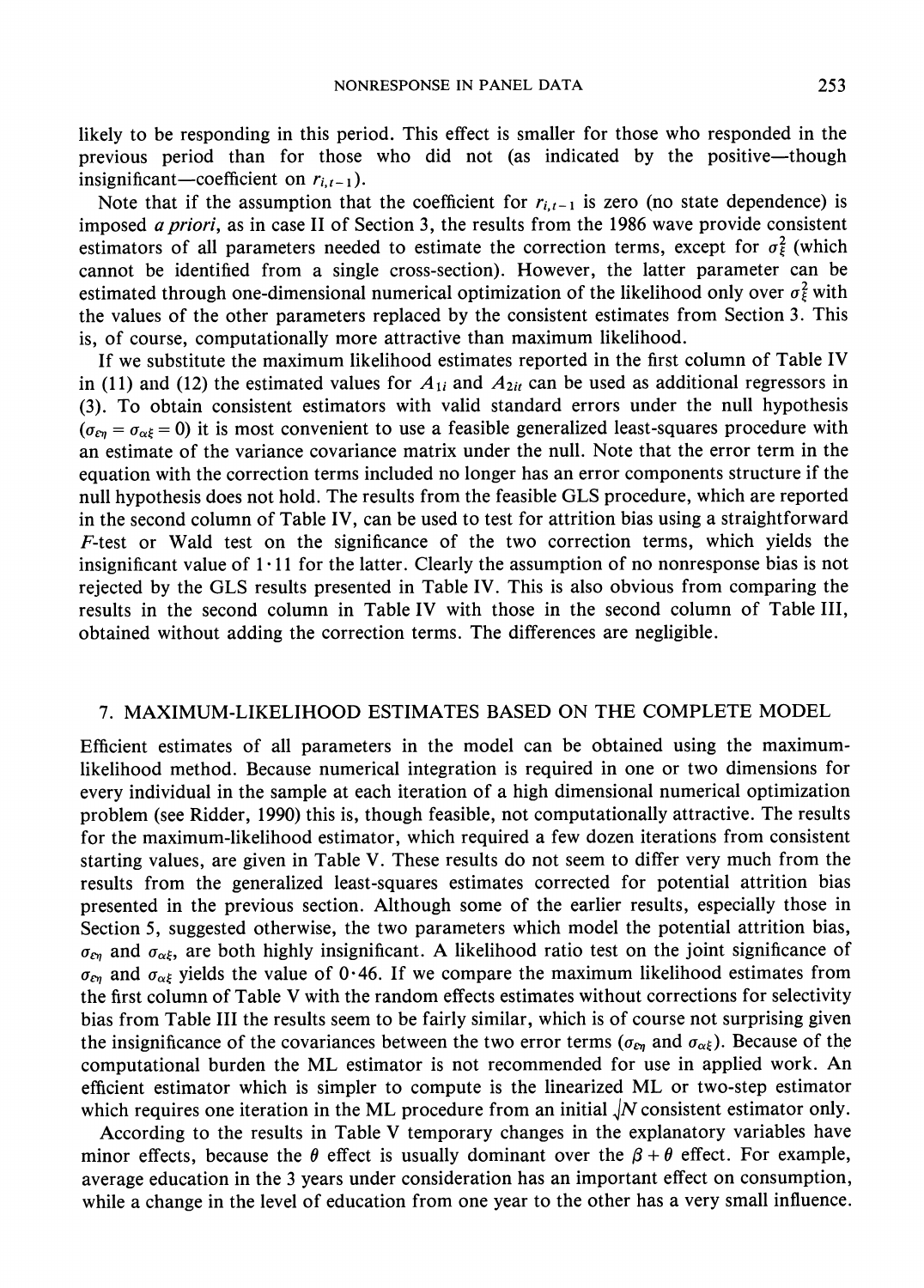|                                                                                                      | Response equation |         | Consumption<br>function |         |  |
|------------------------------------------------------------------------------------------------------|-------------------|---------|-------------------------|---------|--|
|                                                                                                      | $\gamma + \mu$    |         | $\beta + \theta$        |         |  |
| educ                                                                                                 | 0.02              | (0.02)  | 0.13                    | (0.01)  |  |
| age                                                                                                  | 6.54              | (1.90)  | 5.37                    | (0.93)  |  |
| age-sq.                                                                                              | $-5.55$           | (1.93)  | $-4.87$                 | (0.93)  |  |
| $nkids0-5$                                                                                           | $-0.03$           | (0.07)  | 0.15                    | (0.03)  |  |
| $nkids6-12$                                                                                          | $-0.04$           | (0.06)  | 0.09                    | (0.03)  |  |
| $nkids13-18$                                                                                         | $-0.09$           | (0.07)  | 0.12                    | (0.04)  |  |
| nadults                                                                                              | $-0.19$           | (0.05)  | 0.26                    | (0.02)  |  |
|                                                                                                      | $\mu$             |         | $\theta$                |         |  |
| educ                                                                                                 | $-0.04$           | (0.07)  | 0.12                    | (0.02)  |  |
| age                                                                                                  | 4.29              | (10.95) | $-1.28$                 | (2.79)  |  |
| age-sq.                                                                                              | $-4.87$           | (9.68)  | $-0.03$                 | (2.52)  |  |
| $nkids0-5$                                                                                           | 0.14              | (0.19)  | 0.19                    | (0.05)  |  |
| $nkids6-12$                                                                                          | $-0.03$           | (0.17)  | 0.08                    | (0.08)  |  |
| $nkids13-18$                                                                                         | 0.05              | (0.20)  | 0.17                    | (0.10)  |  |
| nadults                                                                                              | $-0.02$           | (0.14)  | 0.26                    | (0.05)  |  |
|                                                                                                      | δ                 |         |                         |         |  |
| $r_{i,t-1}$                                                                                          | 0.23              | (0.20)  |                         |         |  |
| $a_{i,t-1}$                                                                                          | $-0.45$           | (0.13)  |                         |         |  |
| Intercepts and error (co)variances                                                                   |                   |         |                         |         |  |
| intercept                                                                                            | $-1.31$           | (0.44)  | 12.55                   | (0.25)  |  |
|                                                                                                      | 0.41              | (0.10)  |                         |         |  |
| $\begin{array}{c} \hat{\sigma}^2_{\xi}\\ \hat{\sigma}^2_{\xi}\\ \hat{\sigma}^2_{\alpha} \end{array}$ |                   |         | 0.038                   | (0.003) |  |
|                                                                                                      |                   |         | 0.098                   | (0.007) |  |
| $\hat{\sigma}_{\alpha\xi}$                                                                           | 0.008(0.030)      |         |                         |         |  |
| $\hat{\sigma}_{\varepsilon\eta}$                                                                     | $-0.017(0.063)$   |         |                         |         |  |
| Number of individuals                                                                                |                   |         | 644                     |         |  |
| Number of observations                                                                               |                   | 2163    |                         |         |  |
| Loglikelihood                                                                                        |                   |         | $-1672.94$              |         |  |

Table V. Maximum-likelihood estimation results response and equation consumption function correcting for selectivity (unbalanced panel 1984–86)

Standard errors in parentheses

For the age variables the opposite seems to be the case: the changes in age and age squared are rather important; the levels of age and age squared are not.

If we look at the results in Table V, all variables have the expected signs and the ordering of the effect of the number of children or adults is plausible. Because after all attrition bias is not very important in this application it is not surprising that the final results are close to those obtained using the standard random effects estimator on the unbalanced panel (Table III, column 2) or even using OLS on one wave of the panel only, although the latter estimates are, of course, rather inefficient. However, the estimates which would typically be reported in applied work according to current practice, the random effects estimates based on the balanced panel (Table III, column 1), are not only inefficient compared to the estimates in Tables III (column 2) and V, but moreover have *a priori* implausible signs.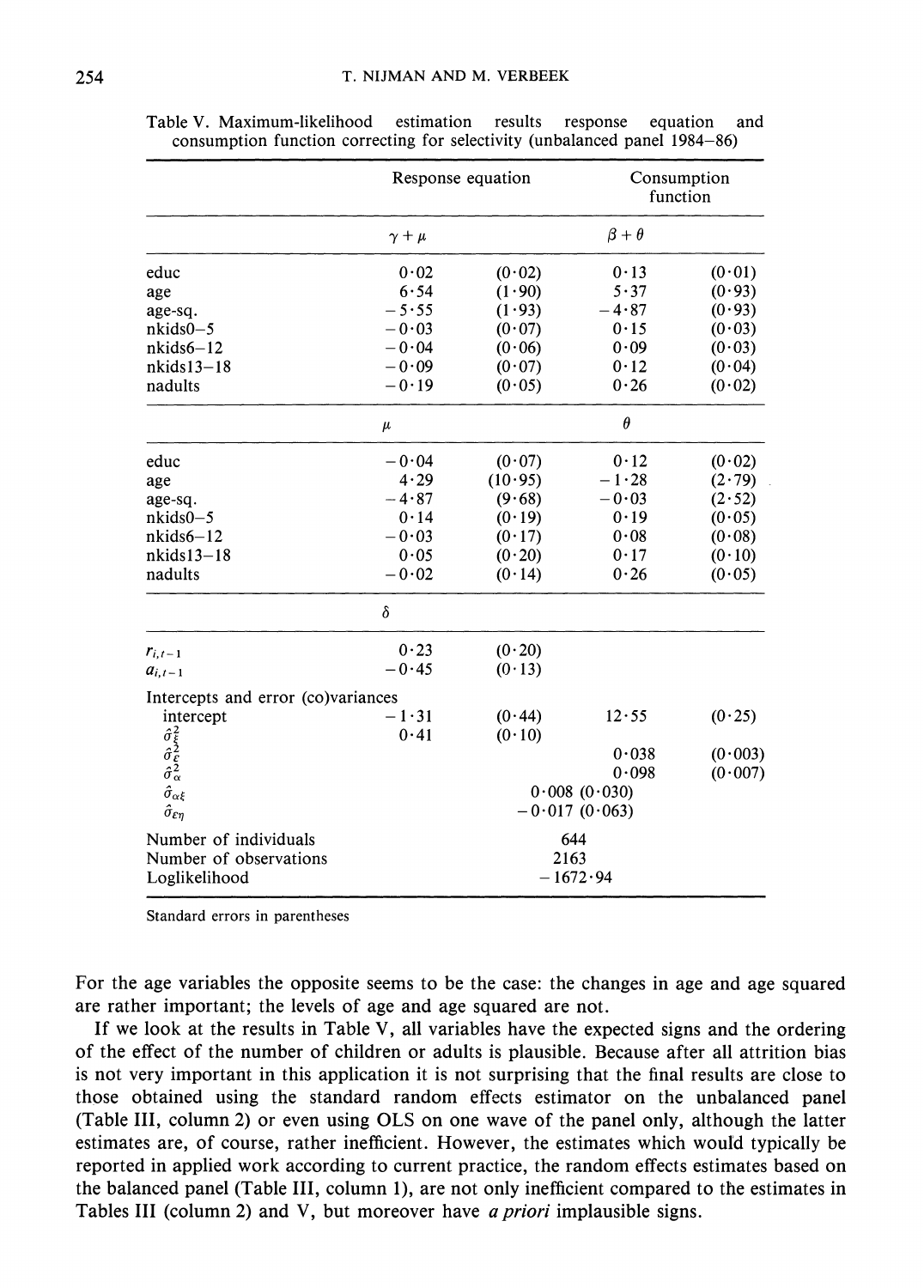# 8. CONCLUDING REMARKS

In this paper we analysed the nonresponse bias in estimates of a life cycle consumption model using a Dutch consumer panel. Although it is possible to compute fully efficient estimates of the parameters in the model that we considered, this is computationally demanding. Tests of the importance of the nonresponse problem are fortunately possible using relatively simple procedures. In the current application these tests suggested that there might be an attrition problem, but the evidence was not decisive: the tests based on a single wave of the panel only suggested some attrition bias, but their numerical value depends strongly on the precise way in which the test is carried out. Moreover these tests are invalid if the response mechanism shows both state dependence and unobserved heterogeneity. The Hausman test on the difference between estimates of the expenditure equation of the balanced and unbalanced panel is almost significant at the 1 per cent level. However, addition of Heckman (1979)-type correction terms to the expenditure equation does not show any sign of attrition bias. The final efficient estimates show that there is no nonresponse bias in the present application. As a sideproduct our results indicate how the efficiency of estimates is affected if one uses either one wave of the panel, a balanced sub-panel, or the unbalanced panel to obtain parameters estimates. Only the standard errors of the latter ones are close to the efficient estimates obtained from the simultaneous maximum likelihood method incorporating possible selectivity of Section 7.

Unfortunately, our analysis does not provide a once and for all clear-cut answer to the question of how nonresponse in panel data should be handled. Based on the experience above, we recommend the use of simple procedures to test for attrition bias before one turns to computationally demanding estimation methods for the general model. Moreover the results show that it is worthwhile to use information from individuals that are not observed in all periods as well, which is not common practice. Of course, this is computationally slightly more demanding than an analysis of the balanced panel, but the extensions are straightforward and do not require numerical integration or other computer time-consuming operations.

### **APPENDIX**

### Data

The data used in this paper are taken from the Expenditure Index Panel conducted by INTOMART, a marketing research agency in the Netherlands. In this study we use data of the period April 1984–March 1987. Detailed information about expenditures on different categories of consumer goods is collected on a monthly basis, while data on background variables, such as education, family composition and age are gathered once a year.

The data sets consists of about 800 households per month, of which almost each month a group drops out due to nonresponse. In most months new households are included in the sample, so that the number of observations is approximately constant over the months. Very few households return in the sample if they have not been observed for 1 or more months, i.e. nonresponse leads to attrition in many cases, even though the data-collecting agency repeatedly asks the household to cooperate during periods of absence in the panel. After eliminating some households with unrealistic expenditure patterns, we arrive at a sample of 1668 different households, of which 543 are none of the 3 years asked for their expenditure patterns. Of course, most of these households did participate (at least once) in the yearly survey on background variables. The response pattern of the 1668 households in the sample is given in Table VI. We see, for example, in the table that 48 households responded in 1984, 1985 but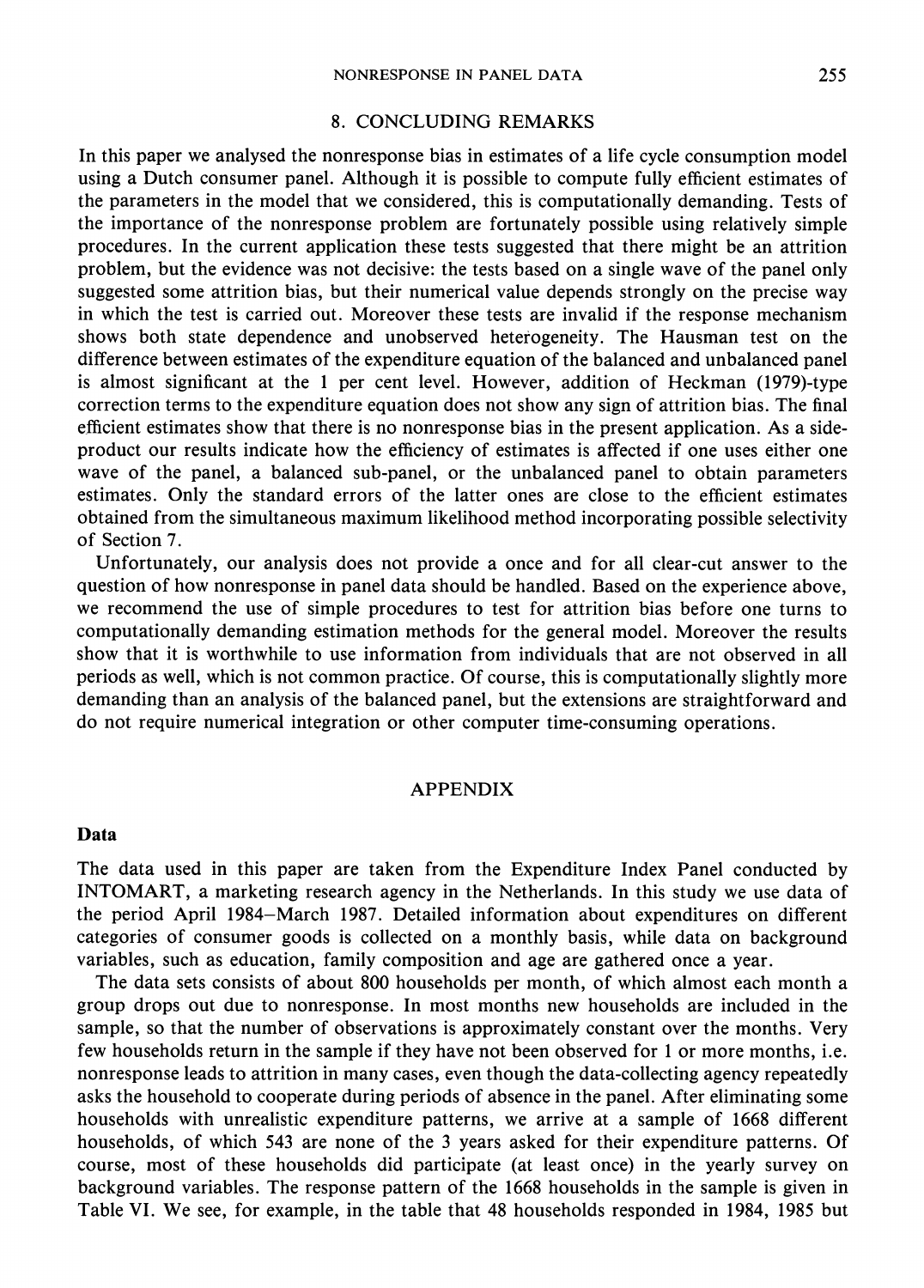| 1984         |                 | 1985               |                  |              | 1986            |              |           |                        |
|--------------|-----------------|--------------------|------------------|--------------|-----------------|--------------|-----------|------------------------|
| $\mathbf{1}$ | $\bf{0}$        | $\ast$             | 1                | $\mathbf{0}$ | $\ast$          | $\mathbf{1}$ | 0         | *                      |
| 113<br>48    | 24              | 91                 | 113<br>115<br>48 |              |                 | 113<br>115   | 48        |                        |
| 17<br>129    | 18              | 83                 | 101              | 17<br>129    |                 | 17           | 41<br>101 | 88                     |
|              | 5<br>31         | 237<br>14<br>48    |                  | 19<br>79     | 237             | 102<br>19    | 135<br>79 |                        |
| 307          | 120<br>6<br>204 | 141<br>543<br>1157 | 377              | 261<br>505   | 6<br>543<br>786 | 366          | 404       | 261<br>6<br>543<br>898 |

Table VI. Response patterns of households

\* = Not asked to cooperate  $(a_{it} = 0)$ 

0 = Asked to cooperate, but not willing to  $(a_{it} = 1; r_{it} = 0)$ 

1 = Asked to cooperate and willing to  $(a_{it} = 1; r_{it} = 1)$ 

refused to respond in 1986, while 83 households were not asked in 1984, responded in 1985 and refused to respond in 1986.

The variables used in the analysis are the following:

- 1. Log total consumption: the (natural) logarithm of total yearly expenditures in  $0.01$  Dfl  $(cents);$
- 2. Education, ranging from 1 (primary education only) to 7 (university degree).
- 3. Age, age of the head of the household divided by 100;
- 4. Age-squared (the square of item 3);
- 5. Nkids0–5, the number of children younger than 6 years;
- 6. Nkids6-12, the number of children older than 5, younger than 13;
- 7. Nkids13-18, the number of children older than 12, younger than 19;
- 8. Nadults, the number of adult household members.

### Derivation of the conditional expectations in (11) and (12)

An expression for the conditional expectation of  $\xi_i + \eta_{ii}$  given  $r_i$  can be obtained by using:

$$
E\{\xi_i + \eta_{it} \mid r_i\} = \int_{-\infty}^{\infty} [\xi_i + E\{\eta_{it} \mid r_i, \xi_i\}] f(\xi_i \mid r_i) d\xi_i.
$$
 (13)

The conditional expectation in the right-hand side of (13) is simple because the probit error terms are independent conditional upon  $\xi_i$ . Thus we obtain:

$$
E\{\eta_{ii} | r_i, \xi_i\} = (2r_{ii} - 1)\sigma_2 \frac{\phi\left(\frac{B_{ii} + \xi_i}{\sigma_{\eta}}\right)}{\Phi\left((2r_{ii} - 1)\frac{B_{ii} + \xi_i}{\sigma_{\eta}}\right)}
$$
(14)